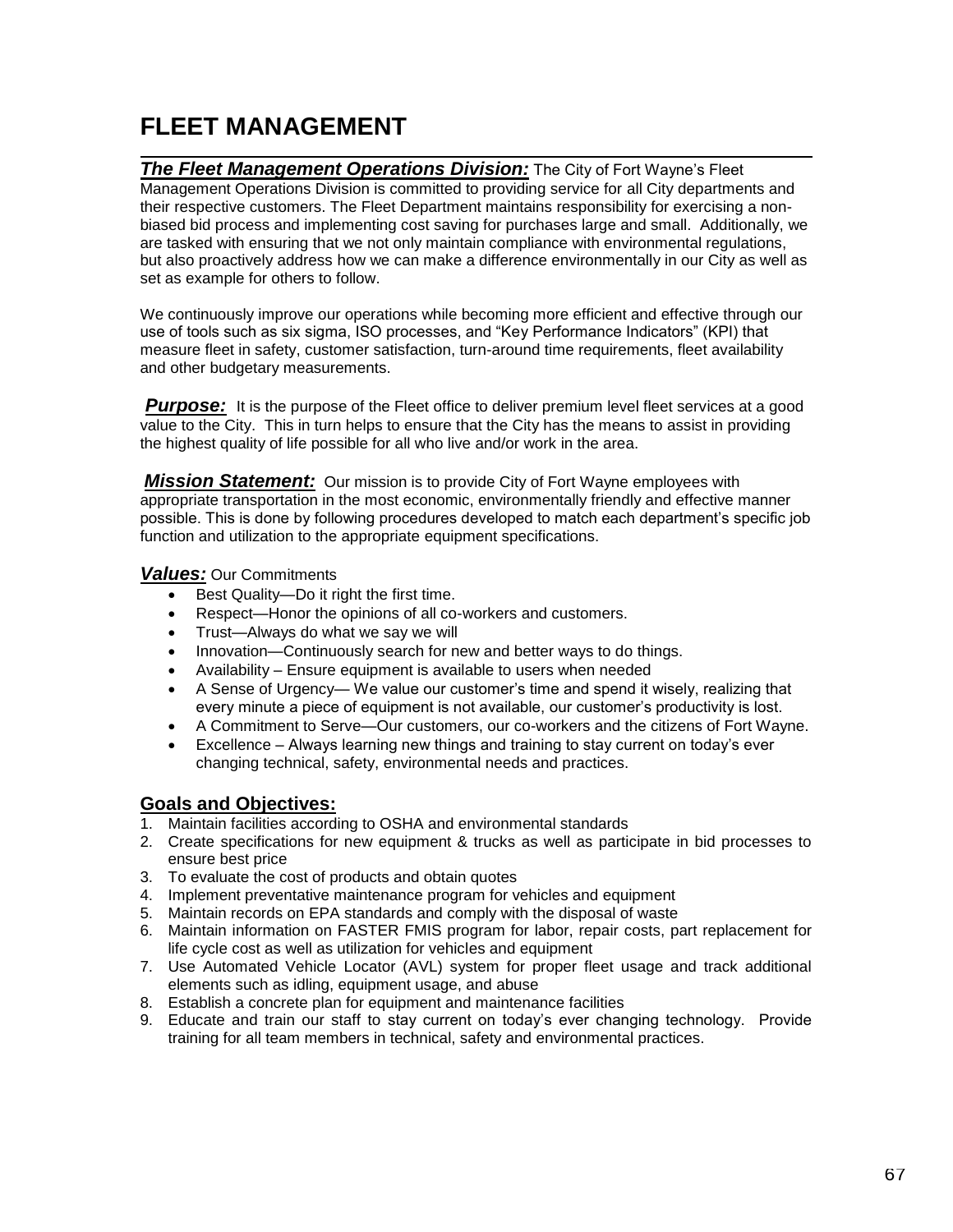|                                     | 2011<br><b>ACTUAL</b> | 2012 ACTUAL<br><b>THRU</b><br>30-Jun-2012 | 2012 REVISED<br><b>BUDGET</b> | 2013<br><b>SUBMITTED</b> | \$ INCREASE<br>(DECREASE)<br><b>FROM 2012</b><br><b>REVISED</b> | % CHANGE<br><b>FROM 2012</b><br><b>REV TO 2013</b> |
|-------------------------------------|-----------------------|-------------------------------------------|-------------------------------|--------------------------|-----------------------------------------------------------------|----------------------------------------------------|
| 5111 TOTAL WAGES                    | 161,370               |                                           | 160,112                       | 163,314                  | 3,202                                                           | 2.00%                                              |
| 5131 PERF - EMPLOYERS SHARE         | 13,609                |                                           | 16,011                        | 16,331                   | 320                                                             |                                                    |
| 5132 FICA                           | 11,336                |                                           | 12,249                        | 12,494                   | 245                                                             |                                                    |
| 5134 LIFE MEDICAL & HEALTH INSURAN  | 30,600                |                                           | 35,400                        | 35,400                   |                                                                 |                                                    |
| 5136 UNEMPLOYMENT COMPENSATION      | 160                   |                                           | 160                           | 163                      | 3                                                               |                                                    |
| 5137 WORKERS COMP INSURANCE         | 269                   |                                           | 202                           | 174                      | (28)                                                            |                                                    |
| 513A PERF - EMPLOYEES/PD BY CITY    | 4,803                 |                                           | 4,803                         | 4,899                    | 96                                                              |                                                    |
| <b>Total 5100</b>                   | \$222,148             | \$113,935                                 | \$228,937                     | \$232,775                | \$3,838                                                         | 1.68%                                              |
| 5213 COMPUTER SUPPLIES              | 1,019                 |                                           | 2,000                         | 2,000                    |                                                                 |                                                    |
| 5214 SAFETY ITEMS/SUPPLIES          |                       |                                           | 400                           | 400                      |                                                                 |                                                    |
| 5219 OTHER OFFICE SUPPLIES          | 3,595                 |                                           | 3,500                         | 3,500                    |                                                                 |                                                    |
| 5231 GASOLINE                       | 2,188,528             |                                           | 2,282,159                     | 2,149,385                | (132, 774)                                                      |                                                    |
| 5232 DIESEL FUEL / FUEL OIL         | 1,065,449             |                                           | 949,166                       | 991,425                  | 42,259                                                          |                                                    |
| 5239 OTHER GARAGE & MOTOR SUPPLIES  | 2,833                 |                                           | 2,500                         | 2,500                    |                                                                 |                                                    |
| 5246 HOUSEHOLD & CLEANING SUPPLIES  | 750                   |                                           | 1,400                         | 1,400                    |                                                                 |                                                    |
| 5299 OTHER MATERIALS & SUPPLIES     | 1,092                 |                                           | 4,000                         | 4,000                    |                                                                 |                                                    |
| <b>Total 5200</b>                   | \$3,263,266           | \$1,497,599                               | \$3,245,126                   | \$3,154,610              | (\$90,516)                                                      | $-2.79%$                                           |
| 5314 CONSULTANT SERVICES            | 101,846               |                                           |                               |                          |                                                                 |                                                    |
| 531K SEMINAR FEES                   | 625                   |                                           | 1,500                         | 1,500                    |                                                                 |                                                    |
| 5322 POSTAGE                        | 83                    |                                           | 100                           | 100                      |                                                                 |                                                    |
| 5323 TELEPHONE & TELEGRAPH          | 3,660                 |                                           |                               | 3,000                    | 3,000                                                           |                                                    |
| 5324 TRAVEL EXPENSES                | 3,613                 |                                           | 3,000                         |                          | (3,000)                                                         |                                                    |
| 532C CELL PHONE                     | 662                   |                                           | 1,400                         | 1,400                    |                                                                 |                                                    |
| 532L LONG DISTANCE CHARGES          | 158                   |                                           |                               |                          |                                                                 |                                                    |
| 5342 LIABILITY INSURANCE            | 1,816                 |                                           | 2,296                         | 1,935                    | (361)                                                           |                                                    |
| 5351 ELECTRICITY                    | 19,288                |                                           |                               | 17,719                   | 17,719                                                          |                                                    |
| 5352 NATURAL GAS                    | 22,262                |                                           | 29,760                        | 23,471                   | (6, 289)                                                        |                                                    |
| 5353 WATER                          | 4,055                 |                                           | 5,000                         | 5,000                    |                                                                 |                                                    |
| 5359 STORM WATER SEWER              |                       |                                           | 996                           | 996                      |                                                                 |                                                    |
| 5361 CONTRACTED BLDG & STRUCT REPAI | 9,849                 |                                           | 8,000                         | 8,000                    |                                                                 |                                                    |
| 5363 CONTRACTED OTHER EQUIPMT REPAI | 7,747                 |                                           | 2,000                         | 3,000                    | 1,000                                                           |                                                    |
| 5365 JANITORIAL & LAUNDRY SERVICE   | 1,847                 |                                           | 2,002                         | 1,848                    | (154)                                                           |                                                    |
| 5367 MAINT. AGREEMENT - SOFTWARE    | 9,851                 |                                           | 12,500                        | 12,500                   |                                                                 |                                                    |
| 536N GARAGE CONTRACT - NONTARGET    | 730,132               |                                           | 520,471                       | 540,636                  | 20,165                                                          |                                                    |
| 536T GARAGE CONTRACT - TARGET       | 3,039,712             |                                           | 3,146,362                     | 3,242,058                | 95,696                                                          |                                                    |
| 5374 OTHER EQUIPMENT RENTAL         | 714                   |                                           | 5,000                         | 4,000                    | (1,000)                                                         |                                                    |
| 5386 INTEREST PAID - LEASES & LOANS | 1,732                 |                                           |                               |                          |                                                                 |                                                    |
| 5391 SUBSCRIPTIONS AND DUES         | 5,269                 |                                           | 2,000                         | 2,000                    |                                                                 |                                                    |
| 5392 LICENSES                       | 2,349                 |                                           | 4,000                         | 4,000                    |                                                                 |                                                    |
| 5399 OTHER SERVICES AND CHARGES     | 255                   |                                           |                               |                          |                                                                 |                                                    |
| 539B MASTER LEASE                   | 4,603                 |                                           | 18,953                        | 9,176                    | (9,777)                                                         |                                                    |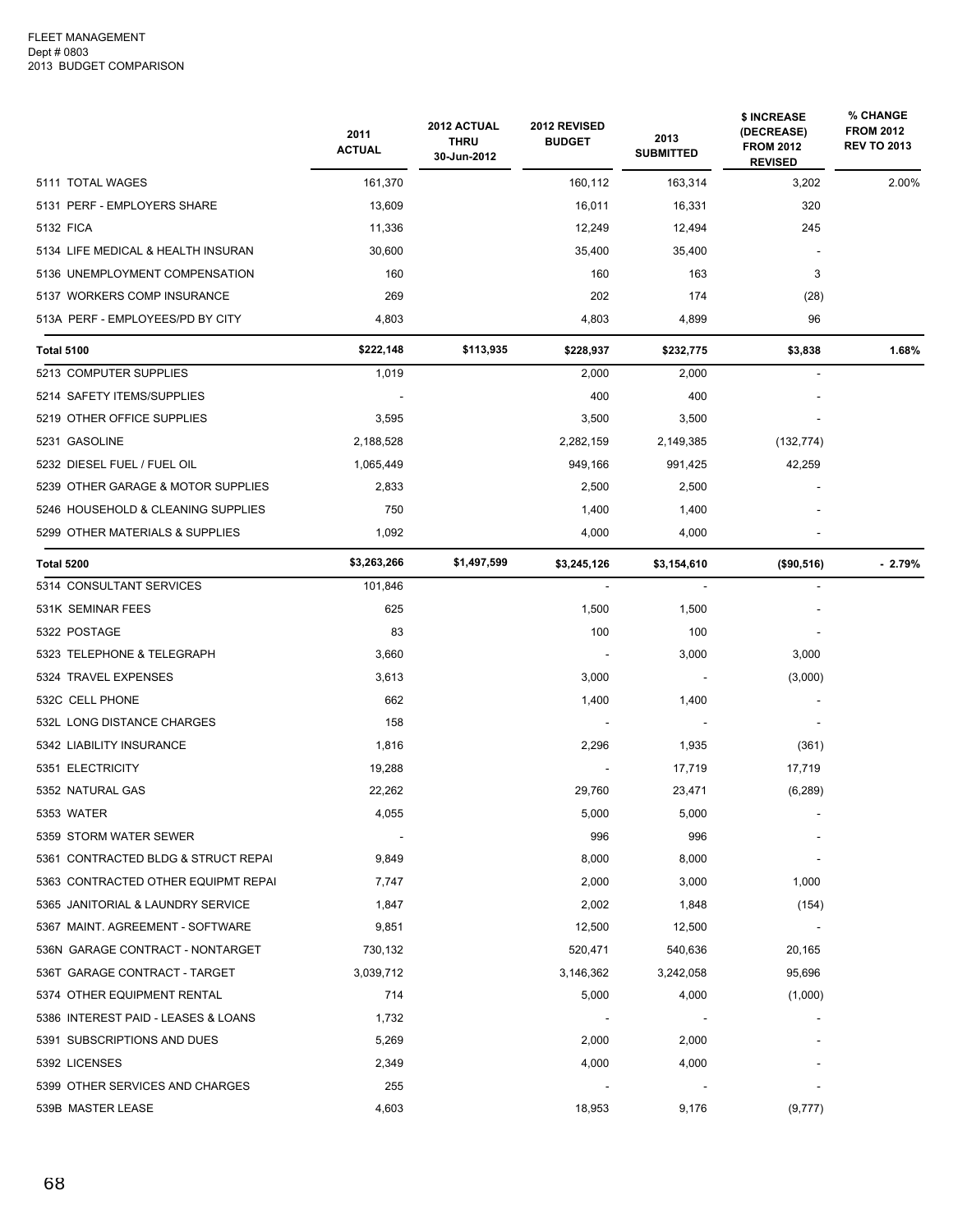|                                   | 2011<br><b>ACTUAL</b> | 2012 ACTUAL<br><b>THRU</b><br>30-Jun-2012 | 2012 REVISED<br><b>BUDGET</b> | 2013<br><b>SUBMITTED</b> | <b>\$ INCREASE</b><br>(DECREASE)<br><b>FROM 2012</b><br><b>REVISED</b> | % CHANGE<br><b>FROM 2012</b><br><b>REV TO 2013</b> |
|-----------------------------------|-----------------------|-------------------------------------------|-------------------------------|--------------------------|------------------------------------------------------------------------|----------------------------------------------------|
| <b>Total 5300</b>                 | \$3,972,129           | \$1,592,149                               | \$3,765,340                   | \$3,882,339              | \$116,999                                                              | 3.11%                                              |
| 5425 PURCHASE OF FIXED EQUIPMENT  | 2,819                 |                                           | 4,000                         | 4,000                    | ۰                                                                      |                                                    |
| 5441 PURCHASE OF VEHICLES         | 20,000                |                                           |                               | $\overline{\phantom{a}}$ |                                                                        |                                                    |
| 5442 PURCHASE OF HEAVY EQUIPMENT  |                       |                                           | 10,715                        | 7,500                    | (3,215)                                                                |                                                    |
| 5443 PURCHASE OF OFFICE EQUIPMENT | 560                   |                                           | 2,000                         | 2,000                    |                                                                        |                                                    |
| 5444 PURCHASE OF OTHER EQUIPMENT  | 4,502                 |                                           | 1,500                         | 1,500                    | ۰                                                                      |                                                    |
| 5446 PURCHASE OF SOFTWARE         | 700                   |                                           | 8,500                         | 8,500                    |                                                                        |                                                    |
| 5454 BETTERMENTS & ADDITIONS      | 49,251                |                                           | 88,452                        | 75,000                   | (13, 452)                                                              |                                                    |
| <b>Total 5400</b>                 | \$77,832              | \$82,624                                  | \$115,167                     | \$98,500                 | (\$16,667)                                                             | - 14.47%                                           |
| Total                             | \$7,535,375           | \$3,286,308                               | \$7,354,569                   | \$7,368,224              | \$13,655                                                               | 0.19%                                              |